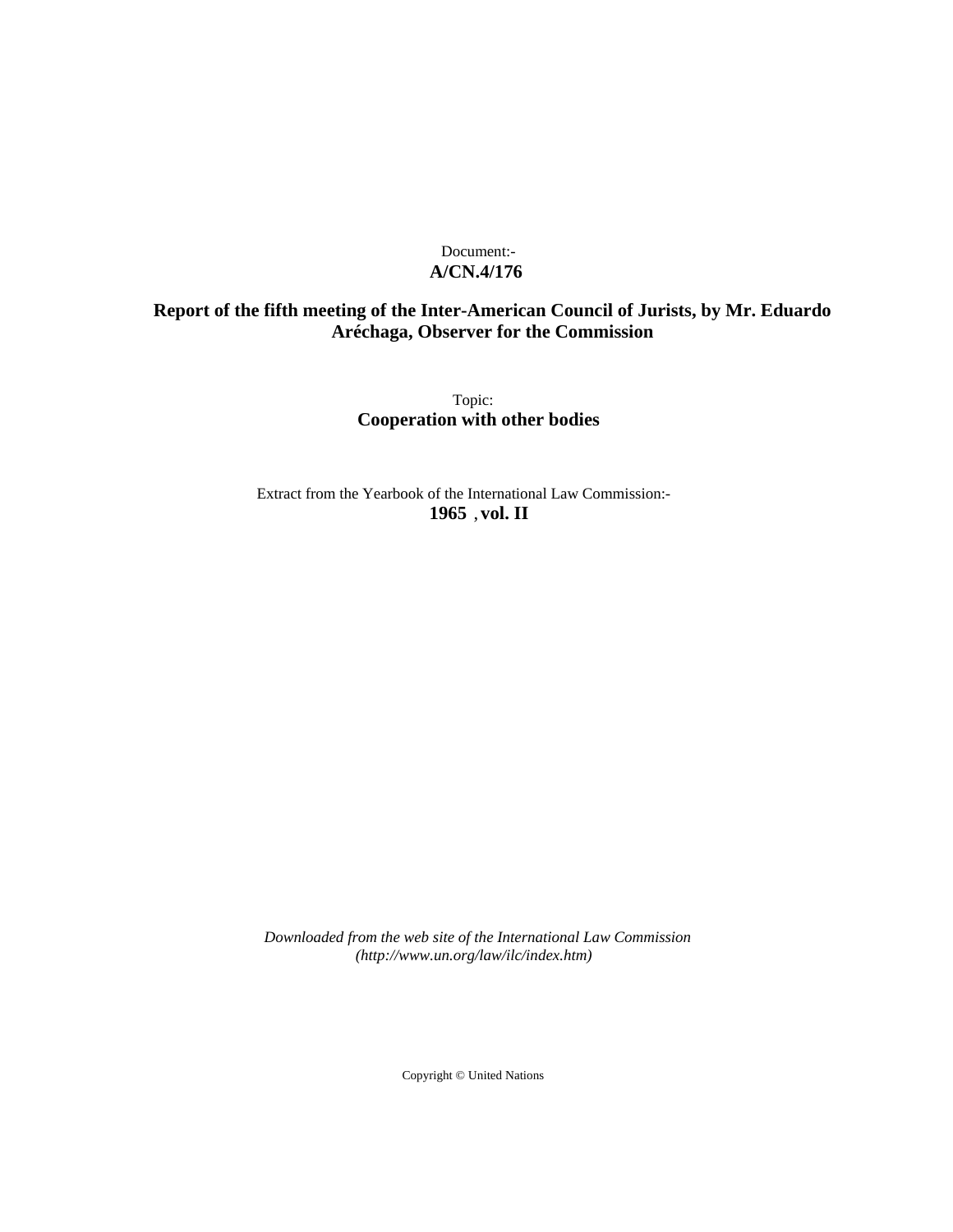# **CO-OPERATION WITH OTHER BODIES**

[Agenda item 7]

# **DOCUMENT A/CN.4/176**

**Report on the fifth meeting of the Inter-American Council of Jurists (San Salvador, 25 January - 5 February 1965) by Eduardo Jiménez de Aréchaga, Observer for the Commission** 

> *[Original text: English] [16 March 1965]*

1. The fifth meeting of the Inter-American Council of Jurists took place in the City of San Salvador, El Salvador, from 25 January to 5 February 1965, and was attended by the representatives from Argentina, Bolivia, Brazil, Chile, Colombia, Costa Rica, Ecuador, El Salvador, Guatemala, Honduras, Mexico, Nicaragua, Paraguay, Peru, United States of America, Uruguay and Venezuela and from the Organization of American States and the Inter-American Juridical Committee; and by observers from the Inter-American Development Bank, the Asian-African Legal Consultative Committee, the Inter-American Committee on the Alliance for Progress (CIAP), the Inter-American Bar Association, the Central American Institute of Comparative Law, the Institute of Hispanic Culture and the International Law Commission.

2. Mr. Miguel Urqufa, representative of El Salvador, and Mr. Albano Provenzali Heredia, representative of Venezuela, were elected as Chairman and Vice-Chairman of the Council.

#### *Agenda*

- 3. The agenda comprised the following items:
	- I. LEGAL MATTERS
		- 1. Draft Convention on industrial and agricultural use of international rivers and lakes
		- 2. Programming of studies on the international aspect of legal and institutional problems of the economic and social development of Latin America
		- 3. Contribution of the Americas to the principles of international law that govern the responsibility of the State
		- 4. International sale of personal property
		- 5. Possibility of revision of the Bustamante Code
		- 6. Collision
		- 7. Assistance and salvage
		- 8. International co-operation in juridical procedures

II. MATTERS OF ORGANIZATION AND FUNCTIONING

1. Functioning and activities of the Inter-American Juridical Committee

- 2. Determination of the matters that should be entrusted to the Permanent Committee for study at its next meeting
- 3. Co-operation with the International Law Commission of the United Nations and with other agencies and institutions
- 4. Selection of the place of the Sixth Meeting of the Inter-American Council of Jurists.

# *Industrial and agricultural use of international rivers and lakes*

4. The Council took as a basis of discussion a draft convention on this topic prepared by the Inter-American Juridical Committee. Several representatives presented observations and comments on the draft, and the delegations of Uruguay, Costa Rica, Honduras, Guatemala and El Salvador submitted formal amendments.

5. The Council decided to transmit to the Committee the minutes of the meetings, the draft amendments and additional observations which may be made by member States, requesting it to revise the draft convention in the light of this new material and of the principles indicated below. It also supported the proposal made by the Government of Brazil to convoke an Inter-American Specialized Conference on the utilization of waters of international rivers and lakes.

6. The Council agreed that in the preparation of the revised text of the draft convention, the Inter-American Juridical Committee should consider, among others, the following basic points:

*(a)* The draft convention shall contain exclusively the general standards concerning the utilization of the waters of international rivers and lakes for industrial and agricultural purposes.

*(b)* The specific rules relating to the use of international rivers and lakes shall be the subject of bilateral or regional agreements between the riparian States.

(c) The provisions of the Convention shall not affect bilateral or regional agreements between the contracting States.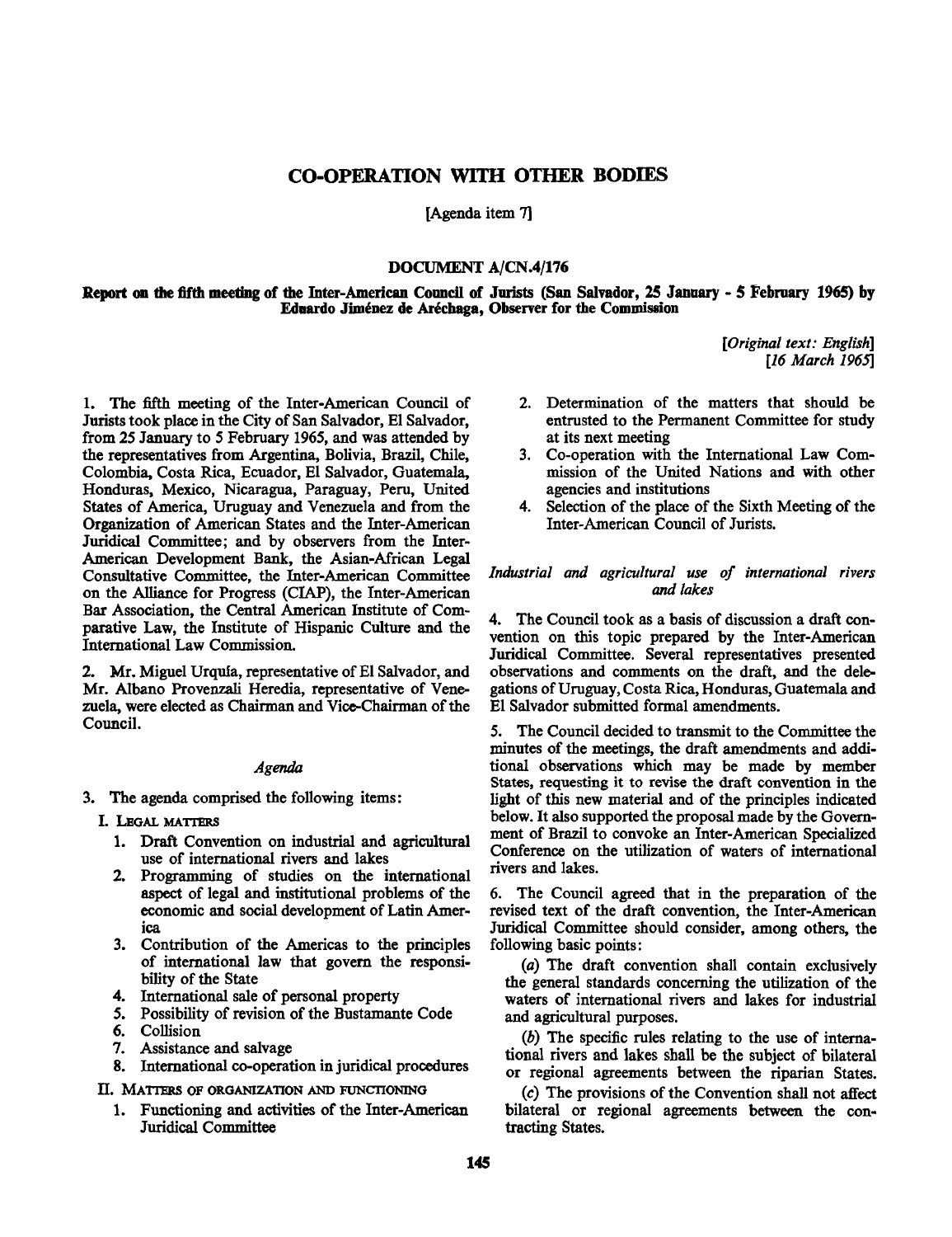*(d)* The utilization of the waters of an international river or lake for industrial or agricultural purposes must not prejudice the free navigation thereof in accordance with the applicable legal rules, or cause substantial injury, according to international law, to the riparian States, or alterations in their boundaries.

*(e)* It is advisable to establish an adequate procedure that will guarantee notification and consultation between riparian States in the event that one of them wishes to build works for the agricultural and industrial use of international rivers and lakes.

*(f)* For the case of a lack of agreement between the riparian States procedures must be provided for that will facilitate an understanding, guarantee the exercise of the rights of the parties, and further a solution of the dispute, within the spirit of equity and co-operation that inter-American good neighbourliness and solidarity require.

*(g)* The contracting States shall co-operate, in so far as possible, in carrying out studies concerning the industrial and agricultural use of international rivers and lakes.

*(h)* The contracting States shall adopt pertinent measures to prevent the contamination of the waters of international rivers and lakes.

## *Studies on the international aspect of legal and institutional problems of the economic and social development of Latin America*

7. The Council decided to undertake a study on the international aspect of the legal and institutional questions that may obstruct or delay the process of Latin American integration, particularly in the light of the experience gained in the process of organization of the Central American Common Market and of the Latin American Free Trade Association.

8. To this end a special working group was established in order to undertake a comparative study of the legal system in effect in Latin America on matters connected with economic and social development, especially with respect to the legal and institutional problems that, in the fields of economic integration, of financing and of trade in and prices of basic products, may be retarding Latin American economic development. This working group was asked to suggest concrete legal measures to harmonize Latin American legal systems, in so far as possible, and to solve these problems on the international level.

9. The working group is to be composed of seven members: two members of the Inter-American Juridical Committee and one representative of each of the following entities: the Inter-American Committee on the Alliance for Progress (CLAP); the Inter-American Development Bank (IDB); the Legal Department of the Pan American Union; the Organization for Central American Economic Integration and the Latin American Free Trade Association.

10. It was further recommended to convoke a meeting of the Council for the primary purpose of considering the report of this working group, the date of that meeting to be co-ordinated with that of the Inter-American Economic and Social Council in such a way that a joint meeting of the two Councils may be held.

*Contribution of the Americas to the principles of international law that govern the responsibility of the State*

11. The Inter-American Juridical Committee presented a report on the Latin American contribution to the principles of international law which govern the responsibility of the State, pointing out the standards that in its view reflect its general orientation. Such standards were summarized in the following terms:

"I. Intervention in the internal or external affairs of a State is not admissible to enforce the responsibility of said State.

On the contrary, intervention establishes the responsibility of the intervening State.

- "II. The State is not responsible for acts or omissions with respect to foreigners except in those same cases and conditions where, according to its own laws, it has such responsibility towards its own nationals.
- "III. The responsibility of the State for contractual debts claimed by the government of another State to be due to it or its nationals cannot be enforced by recourse to armed force. This principle applies even where the debtor State fails to reply to a proposal for arbitration or fails to comply with an arbitral award.
- "IV. A State is relieved of all international responsibility if the alien has, by contract, renounced the diplomatic protection of his government, or if domestic legislation subjects the contracting alien to the jurisdiction of the local courts, or if it places him in a similar status with nationals for all purposes of the contract.
- "V. Damages suffered by aliens as a consequence of disturbances or commotion of a political or social nature and injuries caused to aliens by acts of private parties create no responsibility of the State, except in the case of the fault of duly constituted authorities.
- "VI. The theory of risk as the basis for international responsibility is not admissible.
- "VH. The State responsible for an aggressive war is responsible for damages that may arise therefrom.
- "VIII. The obligation of the State regarding judicial protection shall be considered as having been fulfilled when it places at the disposal of foreigners the national courts and the legal remedies essential to implement their rights. A State cannot initiate diplomatic claims for the protection of its nationals nor bring an action before an international tribunal for this purpose when the means of resorting to the competent courts of the respective State have been made available to the aforementioned nationals.

Therefore:

*a.* There is no denial of justice when aliens have had available the means to place their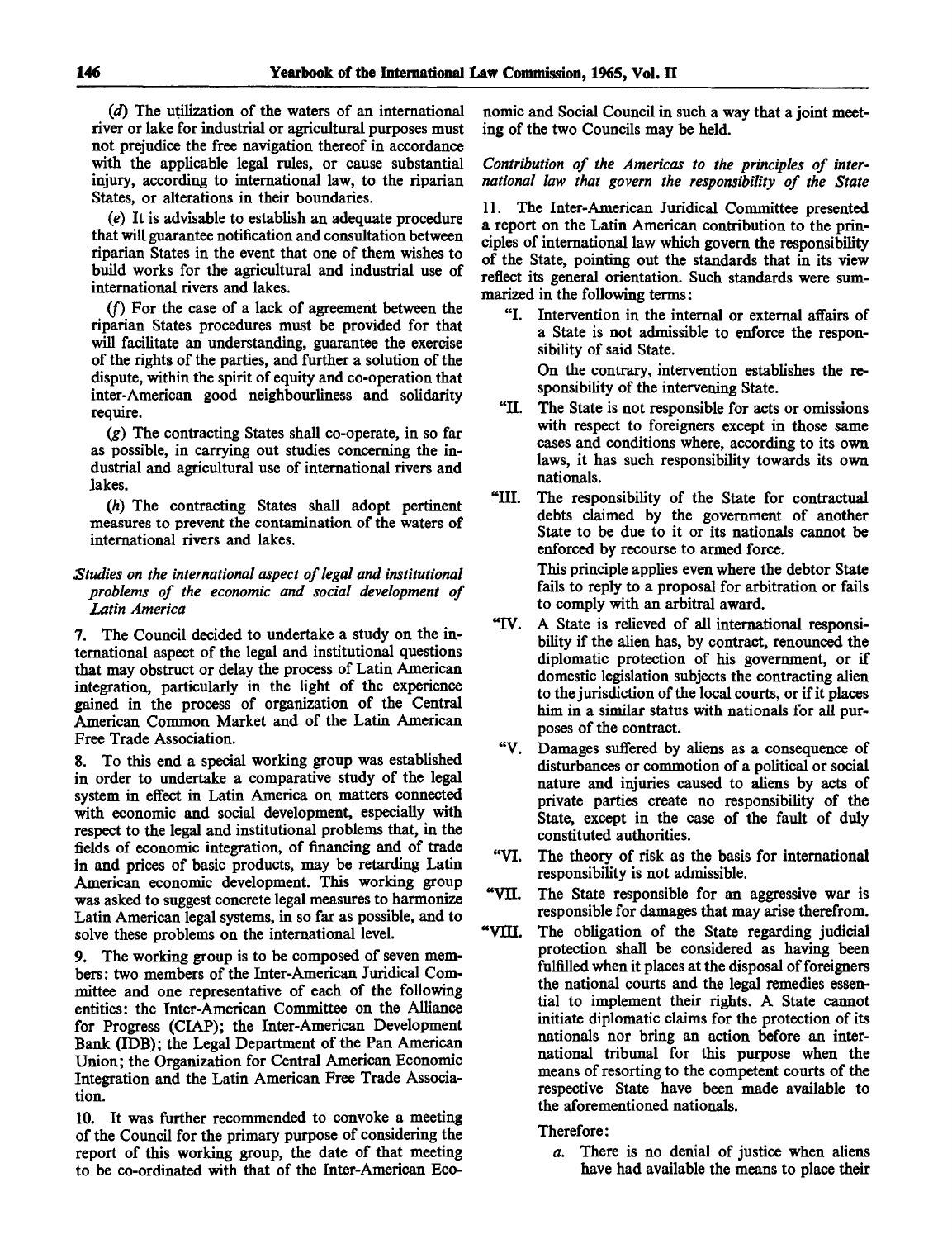case before competent domestic courts of the respective States.

- *b.* The State has fulfilled its international obligations when the judicial authority pronounces its decision, even if it disallows the claim, action or appeal brought by the foreigner.
- *c.* The State is not internationally responsible for a judicial decision that is not satisfactory to the claimant.
- "IX. The State is responsible if it provides, within its territory or abroad, assistance to persons who conspire or encourage hostile movements against a foreign State, or when it fails to take the available legal measures to prevent such situations from arising.
- "X. The definition and enumeration of the basic rights and duties of the States, contained in American international declarations and treaties, also represent a contribution to the development and codification of the international law regarding the responsibility of the State."

12. Since this report and summary statement of the Latin American contribution to the principles of State responsibility is intended to assist the International Law Commission in the codification of this topic, I felt obliged to make a statement in the capacity of observer of the International Law Commission in order to express the appreciation of the Commission for such a study, pointing out that it would undoubtedly be taken into consideration, as an illustrative document, by the International Law Commission, since it condenses the opinion of a distinguished group of American jurists about what has been, in their opinion, the American contribution to the topic. The reasoned dissenting votes of several members of the Juridical Committee would also contribute to the usefulness of the report.

13. In the observer's statement the question was raised, however, of whether a formal approval of this document by the Council would be advisable or would add something to the intrinsic doctrinal value of the report and statement.

14. It was pointed out in this connexion that there is now a lack of adjustment between this report, approved by the Inter-American Juridical Committee in August 1961, and the method according to which the International Law Commission decided in 1963 to codify this subject. Thus, many of the rules presented by the Juridical Committee could not be included in the codification of the general principles of State responsibility since they refer to substantive duties of States and not to the responsibility arising from their violation.

15. This applies, for instance, to rules I, III, VII, IX and X. Also, in view of the decision of the International Law Commission to divorce the subject of State responsibility, properly so called, from that of treatment of foreigners, rules II and part of VII might also be devoid of interest for the International Law Commission codification as organized at present. It was also pointed out that the summarized statement did not contain other topics directly relevant to State responsibility, strictly so called, and where the American contribution is of great interest,

such as the lack of specific reference to the local remedies rule; the requirement of nationality of claims; and that of continuity of nationality from the inception of the claim until the date of the award.

16. After a discussion, the Council passed a resolution which, without approving formally the statement, reproduces it in the preamble and decides:

1. To express to the Inter-American Juridical Committee its strong appreciation for the praiseworthy work it has done up to the present on such a delicate subject.

2. To recommend to the Inter-American Juridical Committee that it expand its valuable work by incorporating the contribution of all the American States.

3. To instruct the Inter-American Juridical Committee, when this task has been completed and it has the opinions issued by the Governments of the American States in the subject, to forward the results of its labours to the International Law Commission of the United Nations.

# *International sale of personal property*

17. On this item the Council had before it a draft Convention on a Uniform Law on the International Sale of Tangible Personal Property, prepared by the Inter-American Juridical Committee.

18. It was decided to return to the Committee the draft convention in order that it may make a revision thereof, taking into account a draft submitted by the delegation of El Salvador and the Hague Conventions of 1964 on the subject.

#### *Possibility of revision of the Bustamante Code*

19. The Council recommended the convocation of a specialized conference on private international law, to meet in 1967, to undertake a revision of parts *(a)* General Rules, *(b)* International Civil Law, and (c) International Commercial Law of the Bustamante Code, taking into account the advances in legal science and the Montevideo treaties of 1889 and 1940.

#### *Collision and assistance and salvage*

20. The Council, acting on the report of its Committee, declared that there is no reason to create a regional or separate system of the treaty law set forth in the Brussels Conventions of 23 September 1910, concerning the unification of certain rules on the subject of collision, and respecting assistance and salvage.

#### *International co-operation in juridical procedures*

21. On this item the Council, approving a report of the Inter-American Juridical Committee, recommended to the Council of the Organization of American States the inclusion of the topic on the agenda of the Eleventh Inter-American Conference. It was also recommended to the member States that they study the 1964 Hague Convention on the service abroad of judicial and extra-judicial documents, with a view of adhering thereto.